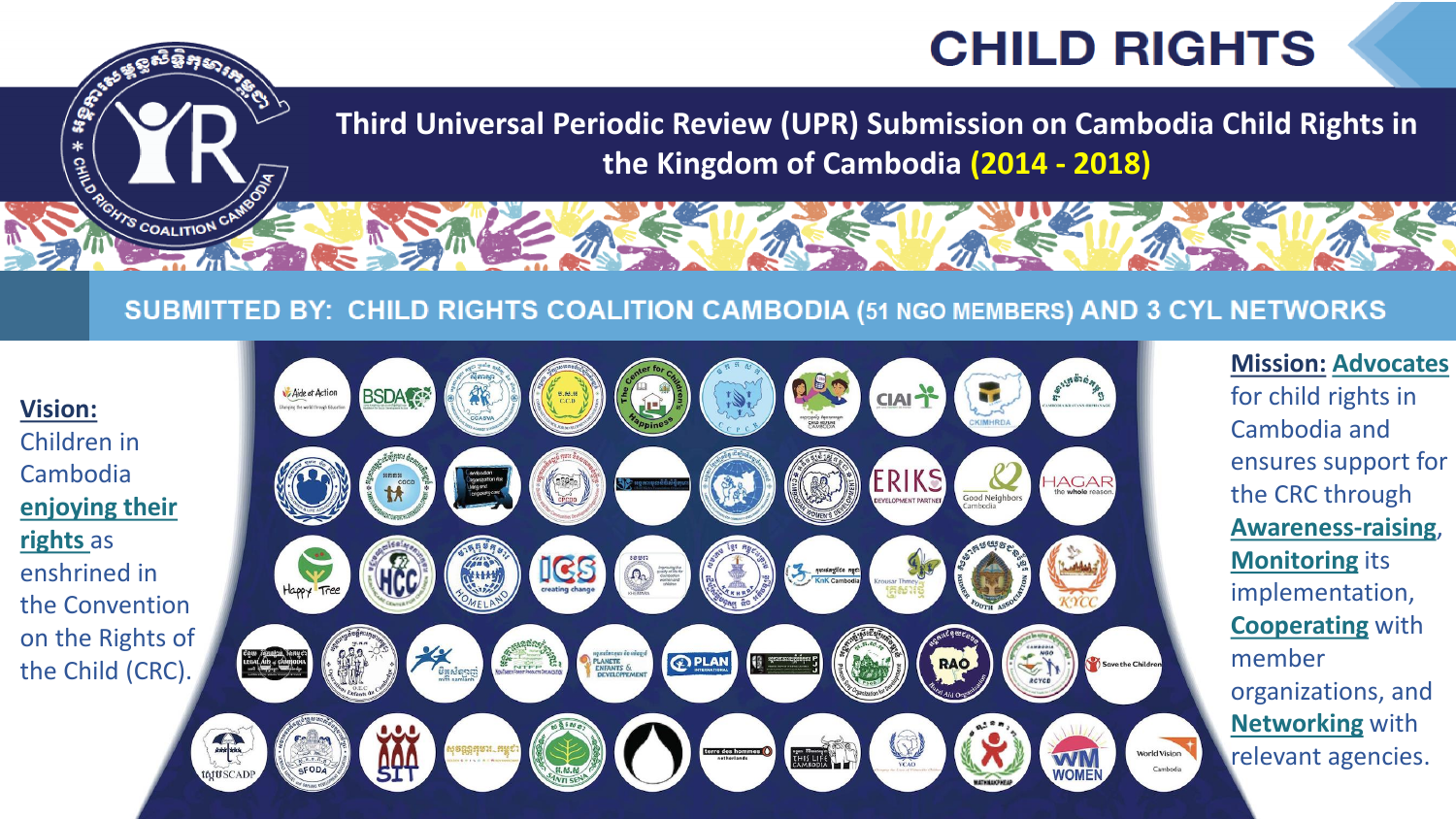**Previous Recommen dations from 1st and 2** 2<sup>nd</sup> Cycle

➢ **Previous Recommendations ( 1st and 2nd Cycle) :** 51 recommendations addressed Child Rights (48 supported, three noted) . Some recommendations are partially implemented and some are still not yet implemented and require additional efforts from all of you to follow -up the progress during the upcoming 3<sup>rd</sup> UPR Cycle of Cambodia .

➢ **Recommending States (17 ) :** Algeria , Belgium, China, Cuba, Djibouti, Ecuador, Germany, Indonesia, Italy, Iran, Iraq, Portugal, Russian, Serbria , Nicaragua Uruguay and Uzbekistan , …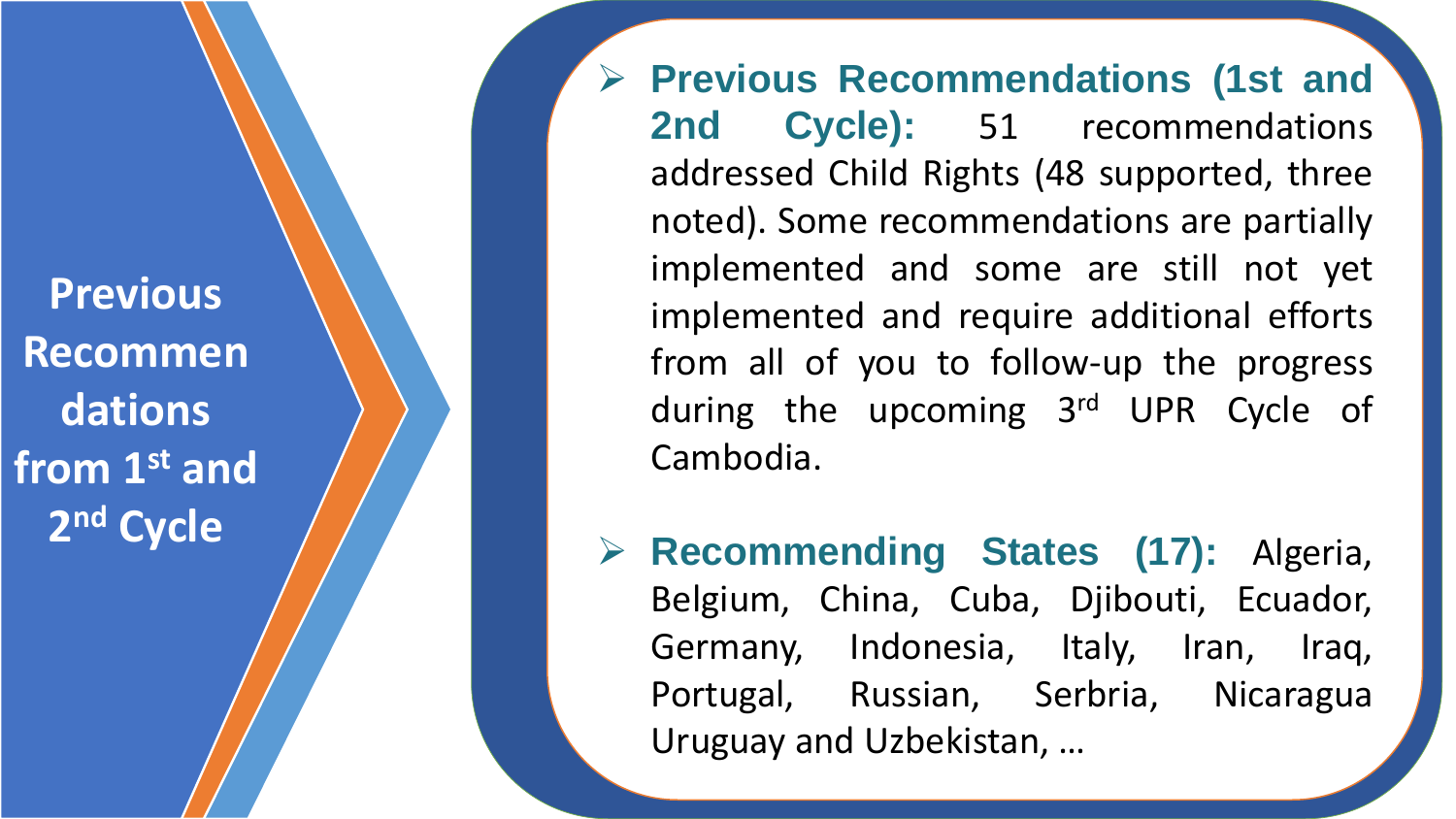### **Special Concerns and**  Impacts **Recommendations**

#### **Family Environment and Alternative Care**

#### **Limited number of Social Workers:**

- ➢ *One social worker covers 1-2 districts*
- $\triangleright$  The number of trained social workers at both national and sub-national is inadequate

**1. Provide professional social workers for every commune and district in Cambodia to respond the needs of communities**

**2. Formally include social workers as members of the CCWC by 2020; in accordance with SDG 11.1**

#### **Basic Health and Welfare**

#### **Malnutrition remains (Children under 5):**

- ➢ **32%** of these children showing sign of stunting
- ➢ **24%** being underweight and 10% being wasted

**1. Adopt the updated Community Participation Policy and Primary Health Care Policy**

**2. Integrate Village Health Support Groups (VHSGs) into the formal national health system by 2020; (SDG 3.8 & 16.7).**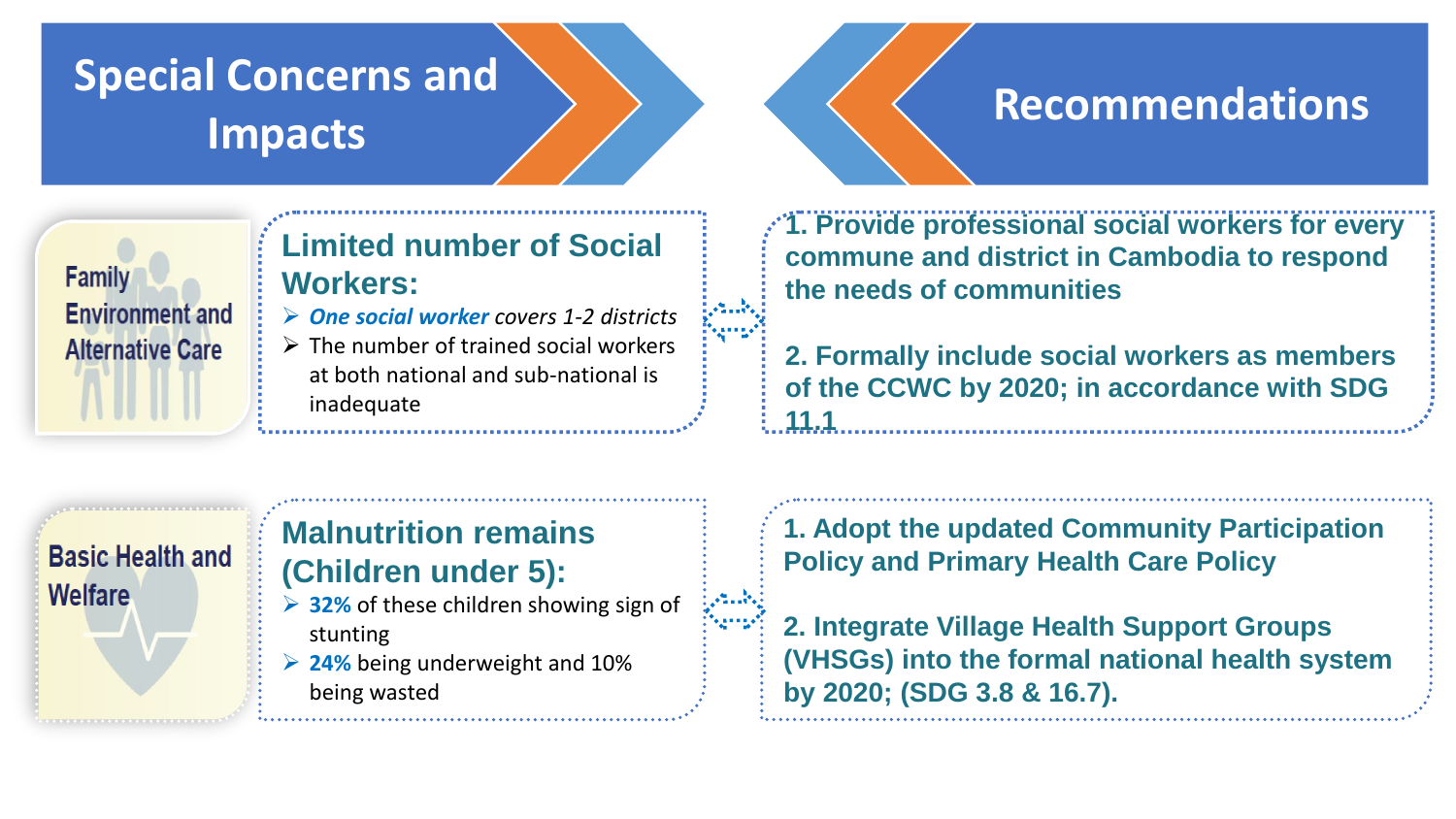#### **Education**

#### **Enrollment rate in early childhood education is low:**

- $\triangleright$  Especially for children in remote areas, ethnic minority, poor family
- $\triangleright$  Children with disability were either never enrolled in school or dropped out

**Increase accessibility of early childhood education under six years old by building more Early Childhood Care and Development (ECCD) centers and adequate enough school facilities by 2020; (SDG 4.1).**

# **Child Labor**

**Lack of standardized guidelines for conducting labor inspections:**

- ➢ **88%** of child domestic workers are girls
- $\triangleright$  Cambodian Labor Code explicitly excludes domestic workers.

**Amend the Labor Law by stipulating the specific provisions to protect workers' rights and including effective labor dispute resolution and inspection mechanisms and procedure, by 2020; (SDG 8.8).**



#### **Justice system is not yet fully equipped:**

- ➢ Almost **41%** of children were placed in cells mixed with adults
- $\triangleright$  Children are routinely processed through the criminal justice system and prosecuted as adults.

**Develop a Child Protection Law in consultation with civil society organizations and development partners, with a sufficient budget allocation for implementation, by 2020; (SDG 16.3).**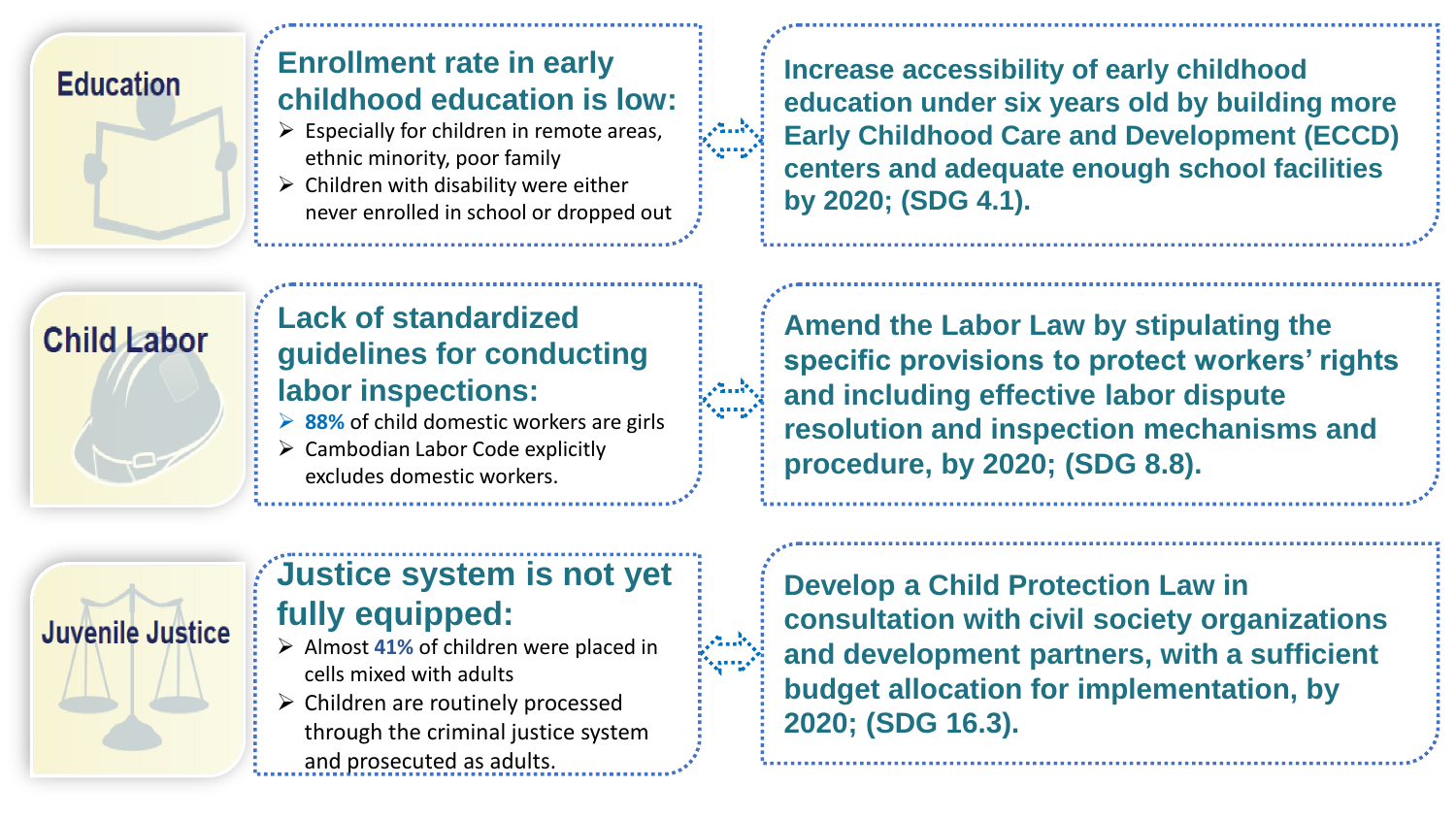*1)* **Provide information on availability of social workers** *at commune and district levels to to respond the needs of communities.*

*5)* **Provide information on the legislation process and specific law applicable** *to Protect children in different settings in consultation with civil society organizations and development partners within the development process, with a sufficient budget allocation for implementation in all relevant ministries.*



*2)* **Provide detailed information on implementation of Community Participation Policy and Primary Health Care Policy** *and integration of Village Health Support Groups (VHSGs) to ensure the quality and effectiveness of Primary Health Care provision.*

*3)* **Provide updated information on the progress made towards accessibility** *of early childhood education under six years old, especially under three years old.*

*4)* **Provide information on measures taken for inspecting the working conditions of child laborers** *(over 15 years old) including the number of working hours per day/week for informal sector, mainly domestic work, car wash garage, agriculture and restaurant.*